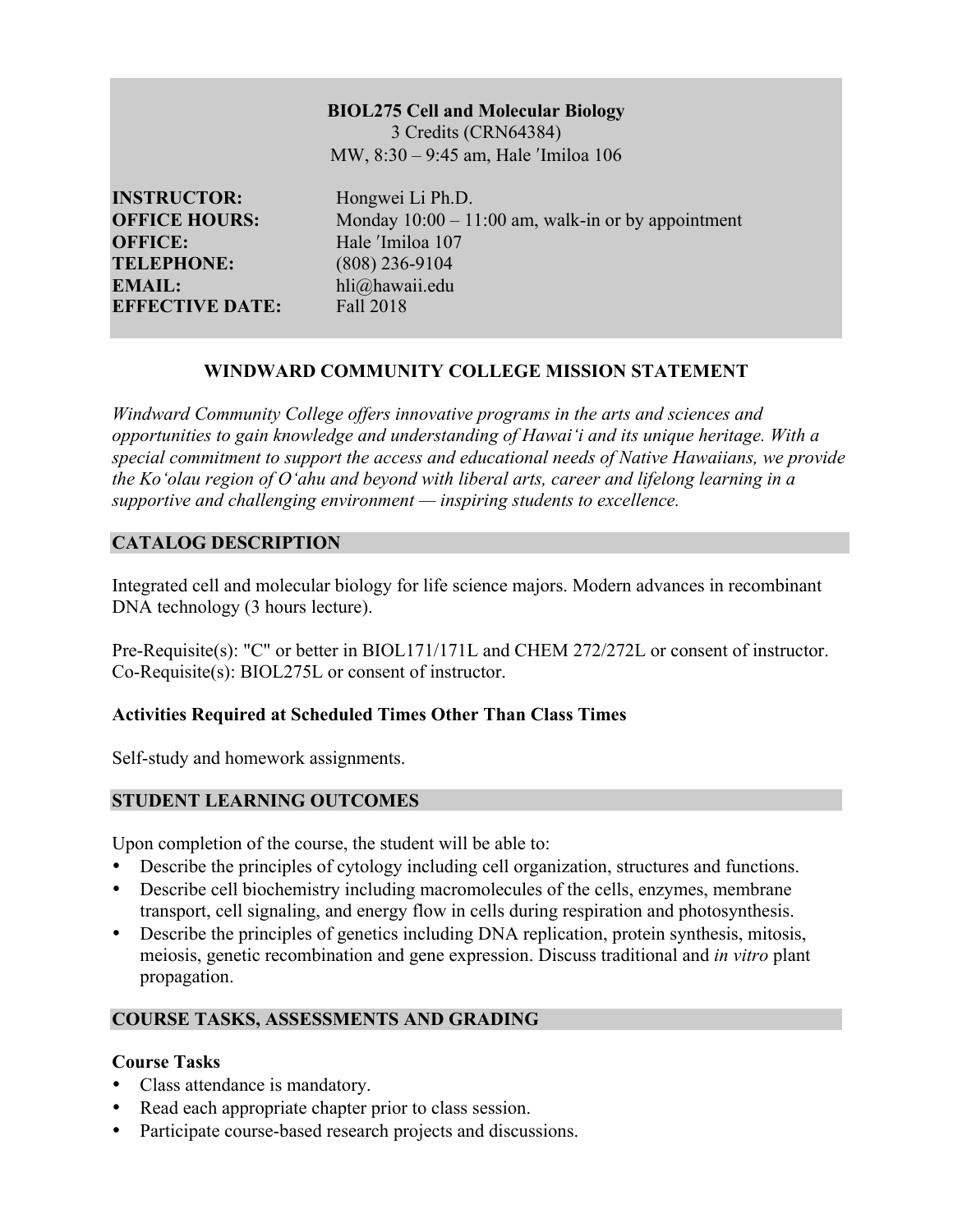• Complete quizzes/homework assignments and review study guides

#### **Assessments**

• *Exams*

*Midterm Exams:* There are two midterm exams, and each includes contents from previous 7 - 9 chapters.

Make-up exam: make-up exam will be permitted only when there is a legitimate excuse (such as illness or emergency; doctor's note is required).

*Final Exams:* No early or make-up exam for the Final.

#### • *Quizzes /Assignments*

There will be 5 quizzes/assignments; late submission of assignments may result in point deduction.

#### • *Presentation*

Give a presentation on current topics in cell and molecular biology: **CRISPR**

### **Grading**

The total possible points:

| <i>Quizzes /Assignments (5)</i> | 100        | points |
|---------------------------------|------------|--------|
| Exams $(3)$                     | <i>300</i> | points |
| Research topic presentation (1) | 50         | points |
| Total                           | 450        | points |

Grading is based on the percentage of total points earned. Final Grades will be assigned as follows:

- A - 90% or above in total points.
- B - 80-89% of total points.
- C -  $70-79\%$  of total points.
- D - 60-69% of total points.
- F - Below 60% of total points

I (incomplete) grade is given at the instructor's option when a student has failed to complete a small part of a course because of circumstances beyond his or her control. It is **your responsibility** to contact the instructor to make up the incomplete work with a minimum level (or better) of achievement. Failure to satisfactorily make up incomplete work within the appropriate time period will result in a grade change for "I" to the contingency grade identified by the instructor.

### **LEARNING RESOURCES**

1. Textbook

Becker's World of the Cell, by Jeff Hardin, Gregory Bertoni and Lewis J. Kleinsmith / Benjamin Cummings. Eighth Edition or Ninth Edition.

2. Course materials: https://laulima.hawaii.edu/

### **DISABILITIES ACCOMMODATIONS**

If you have a physical, sensory, health, cognitive, or mental health disability that could limit your ability to fully participate in this class, you are encouraged to contact the Disability Specialist

*Windward Community College is an equal opportunity, affirmative action institution.* 2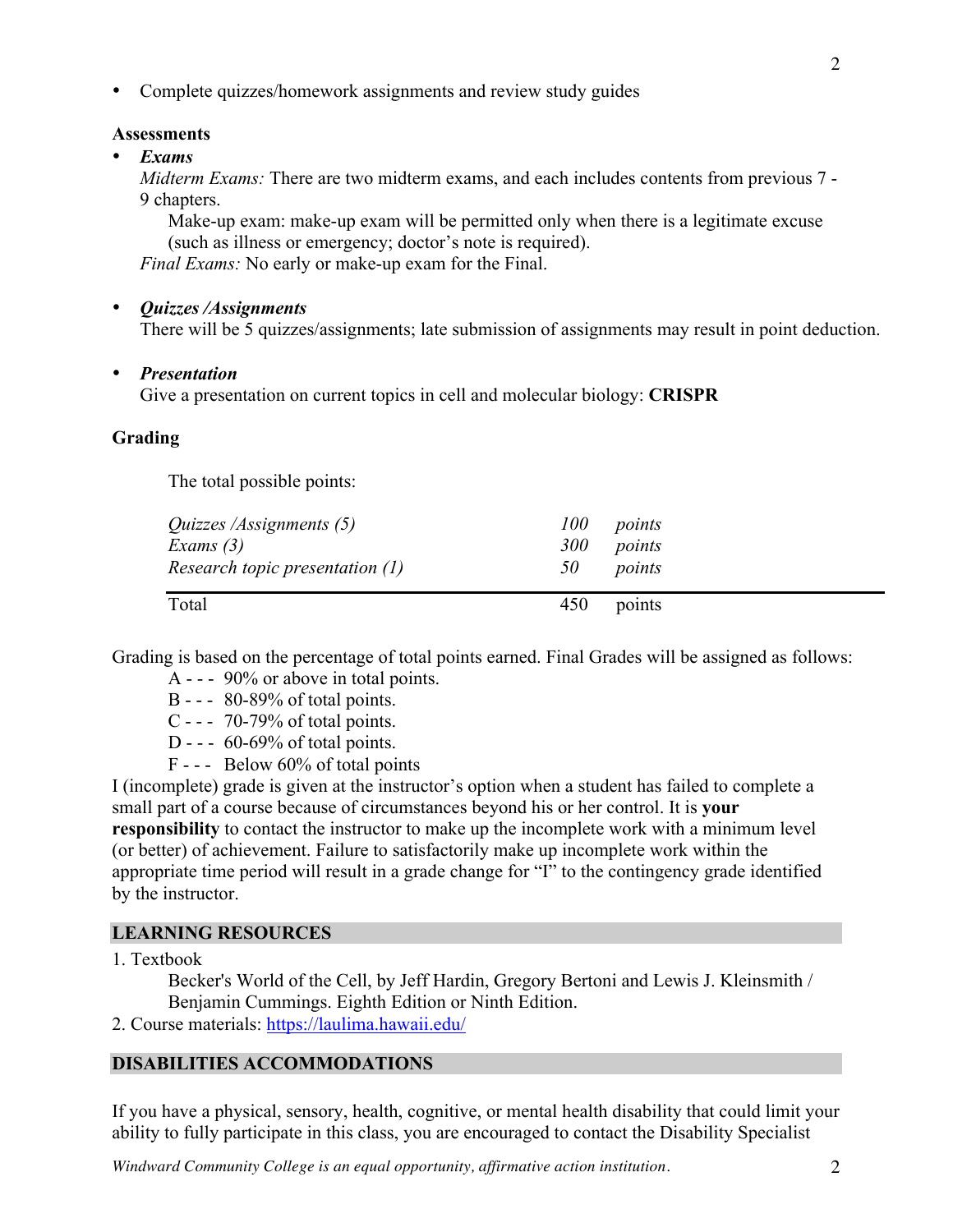Counselor to discuss reasonable accommodations that will help you succeed in this class. Ann Lemke can be reached at 235-7448, lemke@hawaii.edu, or you may stop by Hale 'Ākoakoa 213 for more information.

### **TITLE IX**

Title IX prohibits discrimination on the basis of sex in education programs and activities that receive federal financial assistance. Specifically, Title IX prohibits sex discrimination; sexual harassment and gender-based harassment, including harassment based on actual or perceived sex, gender, sexual orientation, gender identity, or gender expression; sexual assault; sexual exploitation; domestic violence; dating violence; and stalking. For more information regarding your rights under Title IX, please visit: https://windward.hawaii.edu/Title\_IX/.

Windward Community College is committed to the pursuit of equal education. If you or someone you know has experienced sex discrimination or gender-based violence, Windward CC has resources to support you. To speak with someone confidentially, contact Karla Silva-Park, Mental Health Counselor, at 808-235- 7468 or karlas@hawaii.edu or Kaahu Alo, Designated Confidential Advocate for Students, at 808-235- 7354 or kaahualo@hawaii.edu. To make a formal report, contact the Title IX Coordinator at 808-235-7393 or wectix@hawaii.edu.

### **ACADEMIC INTEGRITY**

Work submitted by a student must be the student's own work. The work of others should be explicitly marked, such as through use of quotes or summarizing with reference to the original author.

Students can upload papers to http://www.TurnItIn.com to have papers checked for authenticity, highlighting where the paper potentially fails to appropriately reference sources.

In this class, students who commit academic dishonesty, cheating or plagiarism will have the following consequence(s):

Students will receive a failing grade for plagiarized assignments.

All cases of academic dishonesty are referred to the Vice Chancellor for Student Affairs.

### **ALTERNATE CONTACT INFORMATION**

If you are unable to contact the instructor, have questions that your instructor cannot answer, or for any other issues, please contact the Academic Affairs Office:

Location: Alakai 121 Phone: 808-235-7422 Email: wccaa@hawaii.edu